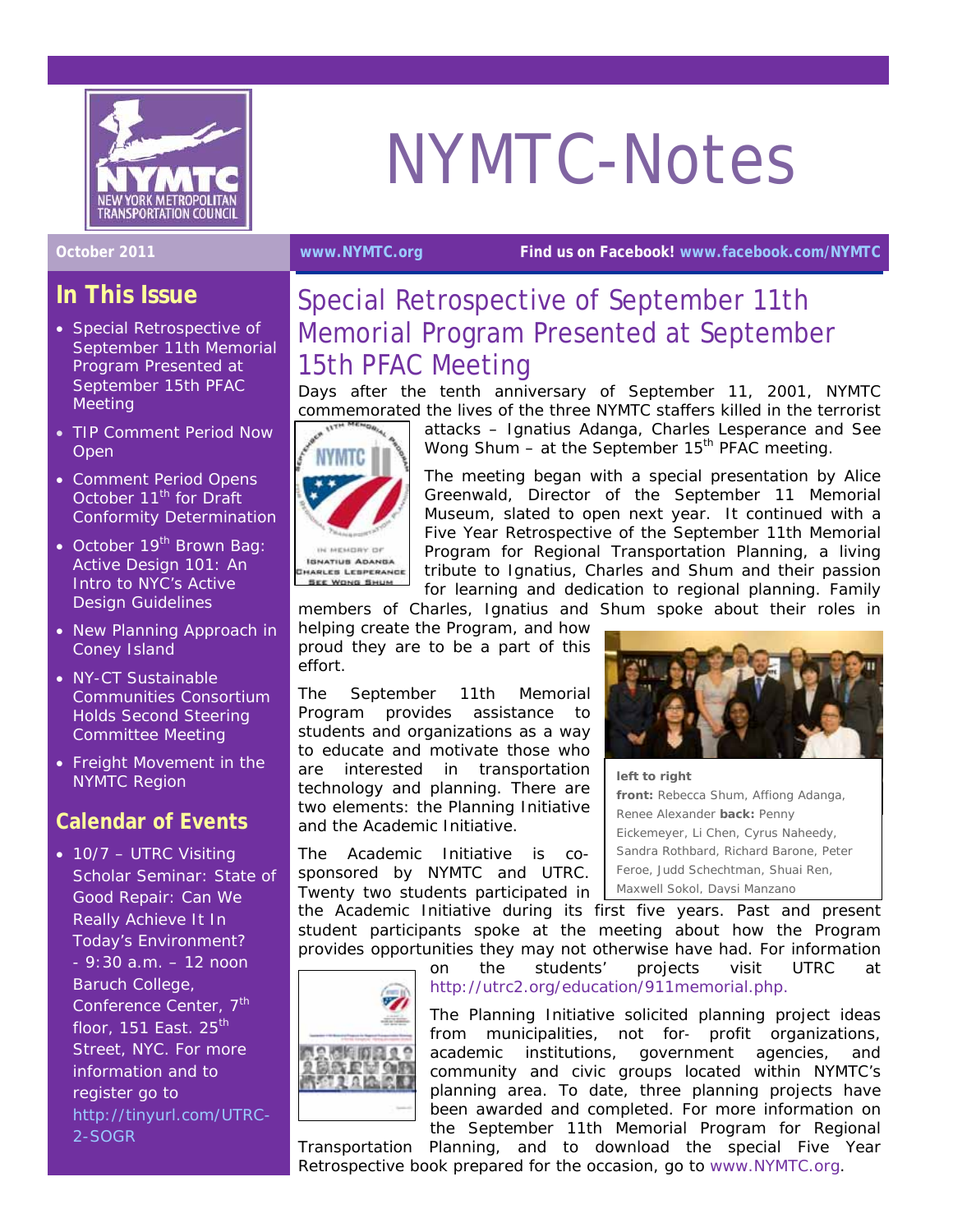- 10/12 Suffolk County: Autumn Planning and Zoning Conference  $-3$  p.m.  $-9:40$  p.m. Brookhaven National Labs, Berkner Hall, Upton NY. For more information and to register go to [http://tinyurl.com/Suffolk](http://tinyurl.com/Suffolk-Co-Planning-Federation) [-Co-Planning-Federation](http://tinyurl.com/Suffolk-Co-Planning-Federation)
- $\bullet$  10/19 Brown Bag: Active Design 101: An Introduction to NYC's Active Design Guidelines - 12:00 noon NYMTC, 199 Water Street, 22<sup>nd</sup> floor, NYC. RSVP to 212.383.7258 or griederer@dot.state.ny.us This meeting will be available as a webinar. For more information and to register go to [www.nymtc.org](http://www.nymtc.org/), Calendar of Events.
- 10/26 The Waterfront A Brooklyn Model for Preservation and Change. - 8:30 a.m. – 12 noon. Brooklyn Borough Hall, 209 Joralemon St, BK. For more information and to register go to [http://tinyurl.com/BK-](http://tinyurl.com/BK-Waterfront)**Waterfront**
- 11/7 Public Information Session: Would Freight Villages Work Here?: Results from a NYMTC Feasibility Study of Freight Transportation and Land Use
	- 6:30 p.m. 8 p.m. NYMTC, 199 Water Street, 22<sup>nd</sup> floor, NYC. This meeting will be available as a webinar. For more information and to register go to [www.nymtc.org](http://www.nymtc.org/), Calendar of Events.

## TIP Comment Period Now Open



A public comment period opened on Monday, October 3rd, for a proposed amendment to the 2011 – 2015 Transportation Improvement Program (TIP) to program funding for a new project: Harold Interlocking – Northeast Corridor Congestion Relief Project, in Queens. Comments are due by 4PM on October 13<sup>th</sup> to Chris Hardej at [chardej@dot.state.ny.us](mailto:chardej@dot.state.ny.us).

The TIP listing of the proposed change is available at: [www.nymtc.org/abouttip-down.cfm](http://www.nymtc.org/abouttip-down.cfm)

## Comment Period Opens October 11<sup>th</sup> for Draft Conformity Determination

A comment period opens Tuesday, October 11th for NYMTC's draft Transportation Conformity Determination for the 2011-2015 Transportation Improvement Program (TIP) and the 2010-2035 Regional Transportation Plan, as amended, to reflect the Poughkeepsie-Dutchess County Transportation Council and the Orange County Transportation Council Metropolitan Transportation Plan Updates.

NYMTC must consider the air quality impacts of its planned and programmed transportation investments within each of its air quality nonattainment areas. This conformity determination addresses all non-attainment areas which impact the NYMTC planning area, including the five



boroughs of the City of New York, the lower Hudson Valley counties of Putnam, Rockland and Westchester, and Nassau and Suffolk counties on Long Island.

The comment period closes at 4PM on Tuesday, November 8th and comments may be sent to David Drits at [ddrits@dot.state.ny.us](mailto:ddrits@dot.state.ny.us).

At the beginning of the public comment, information will be available at [http://www.nymtc.org/project/conformity/conformity.html.](http://www.nymtc.org/project/conformity/conformity.html)

## October 19<sup>th</sup> Brown Bag: Active Design 101: An Intro to NYC's Active Design Guidelines

Can transformations in the built environment inspire people to be more physically active, and make our communities healthier? According to a growing body of research, the answer is yes. New York City's *Active Design Guidelines* translates this knowledge into concrete strategies for a



healthier, more sustainable future.

The October 19<sup>th</sup> Brown Bag session will include a presentation by Suzanne Nienaber, Training Coordinator, Active Design Program, City of New York, that will explore the relationship between health and the built environment; provide an overview of the Guidelines and its list of urban design and building design strategies; examine synergies between Active Design, environmental sustainability, and universal

design; and highlight current NYC policy initiatives.

This Brown Bag presentation will be available in person or via webinar. Go to [www.NYMTC.org](http://www.nymtc.org/) Calendar of Events for more information and to register.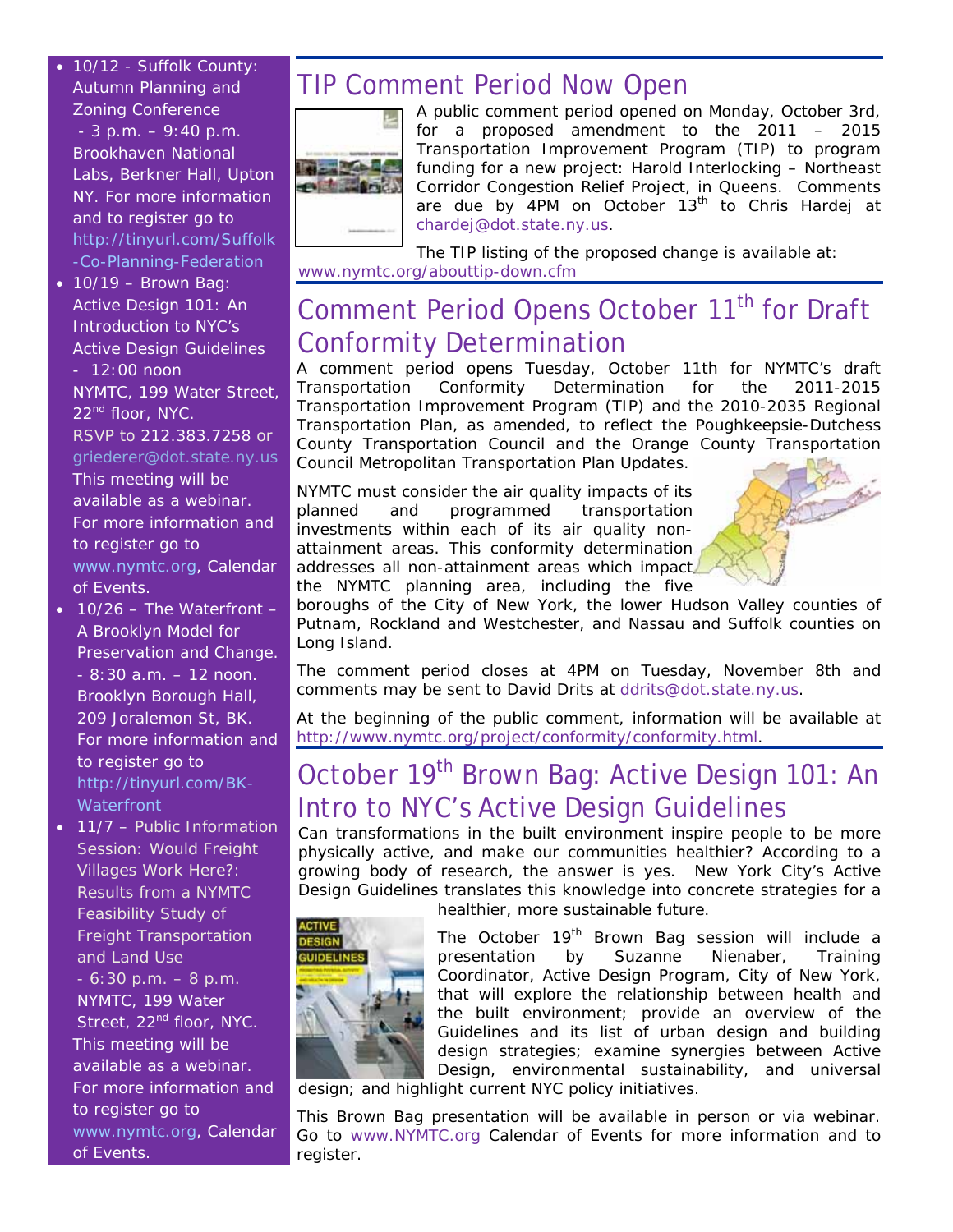- 11/11 UTRC Events: The Real Time City – 9:30 a.m. – 12 noon Baruch College, 151 East. 25<sup>th</sup> Street, NYC. For more information and to register go to http://tinyurl.com/UTRC-2-Real-Time
- $\bullet$  11/15 Zoning the City: Addressing NYC's 21<sup>st</sup> Century Challenges - 8:30 a.m. – 5:30 p.m. McGraw-Hill Conference Center, 1221 Avenue of the Americas,  $2^{nd}$  floor, NYC. For more information and to register go to [http://tinyurl.com/Zoning](http://tinyurl.com/Zoning-the-City) [-the-City](http://tinyurl.com/Zoning-the-City)
- 11/17 PFAC Meeting 1:15 p.m. NYMTC, 199 Water Street,

22<sup>nd</sup> floor, NYC. Meeting will be webcast.

Agenda and resolutions will be available in Calendar of Events on website in advance of meeting. RSVP to 212.383.7200 or [amiles](mailto:amiles-cole@dot.state.ny.us)[cole@dot.state.ny.us](mailto:amiles-cole@dot.state.ny.us)

*NYMTC is a regional council of governments that is the metropolitan planning organization for New York City, Long Island and the lower Hudson Valley*.

#### NYMTC Council Members **Voting Members**

- **Joan McDonald**, Commissioner, NYSDOT and NYMTC co-chair
- **Edward P. Mangano**, Nassau County Executive and NYMTC co-chair
- **Amanda Burden**, Director, NYC Dept. of City Planning

## New Planning Approach in Coney Island

The Coney Island/Gravesend Sustainable Development Transportation Study was the topic of NYMTC's September 21<sup>st</sup> Brown Bag Lunch presentation. This unique study was one of four pilot sustainable development studies funded by NYMTC to test a new approach to coordinated land use and transportation planning. Michael Griffith, who managed the study for the New York City DOT along with Carren

Simpson, provided an overview of the study's approach and results. The study area encompassed Coney Island, an area that was recently rezoned and is now set for major redevelopment.

The presentation touched on the unique aspects of this approach to the land use and transportation issues in the study area.



Through community visioning techniques, potential future land use scenarios and possible transportation improvements were defined. Simulation modeling was then employed to help determine the combination of land use scenarios and transportation solutions which best met the various goals of the study, through various performance measures forecast for two specific horizon years. Qualitative factors were also considered in the scenario evaluation. Beyond the community visioning, community review and input were also sought throughout the study process.



The unique seasonal aspects of the Coney Island area also had to be accounted for due to the amusement and recreational activities present and projected in the future. The study also had to accommodate very significant development potentials that can result from a rezoning that has been undertaken on the peninsula. Thus, the most

significant development scenario was assumed as the study evaluated transportation solutions in the context of future conditions.

The presentation is available at [http://tinyurl.com/9-21-BB-CIG-](http://tinyurl.com/9-21-BB-CIG-Presentation)[Presentation](http://tinyurl.com/9-21-BB-CIG-Presentation). The study can be accessed at [http://tinyurl.com/NYCDOT-](http://tinyurl.com/NYCDOT-CIG-Study)[CIG-Study](http://tinyurl.com/NYCDOT-CIG-Study)

## NY-CT Sustainable Communities Consortium Holds Second Steering Committee Meeting

More than a dozen members of the public – along with relevant agencies and Advisory members – participated in the second Steering Committee Meeting of the NY-CT Sustainable Communities

Consortium on September 16<sup>th</sup> in Stamford CT. The meeting included a panel discussion of Connecticut projects that will be undertaken as part of the initiative, and action items on draft goals and milestones, terms of office for Steering Committee officers, and procedures for consultant selection committees.



This unprecedented bi-state collaboration is made possible by a \$3.5 million HUD Sustainable Communities grant. For more information visit [www.SustainableNYCT.org](http://www.sustainablenyct.org/) or [www.Facebook.com/SustainableNYCT](http://www.facebook.com/SustainableNYCT).